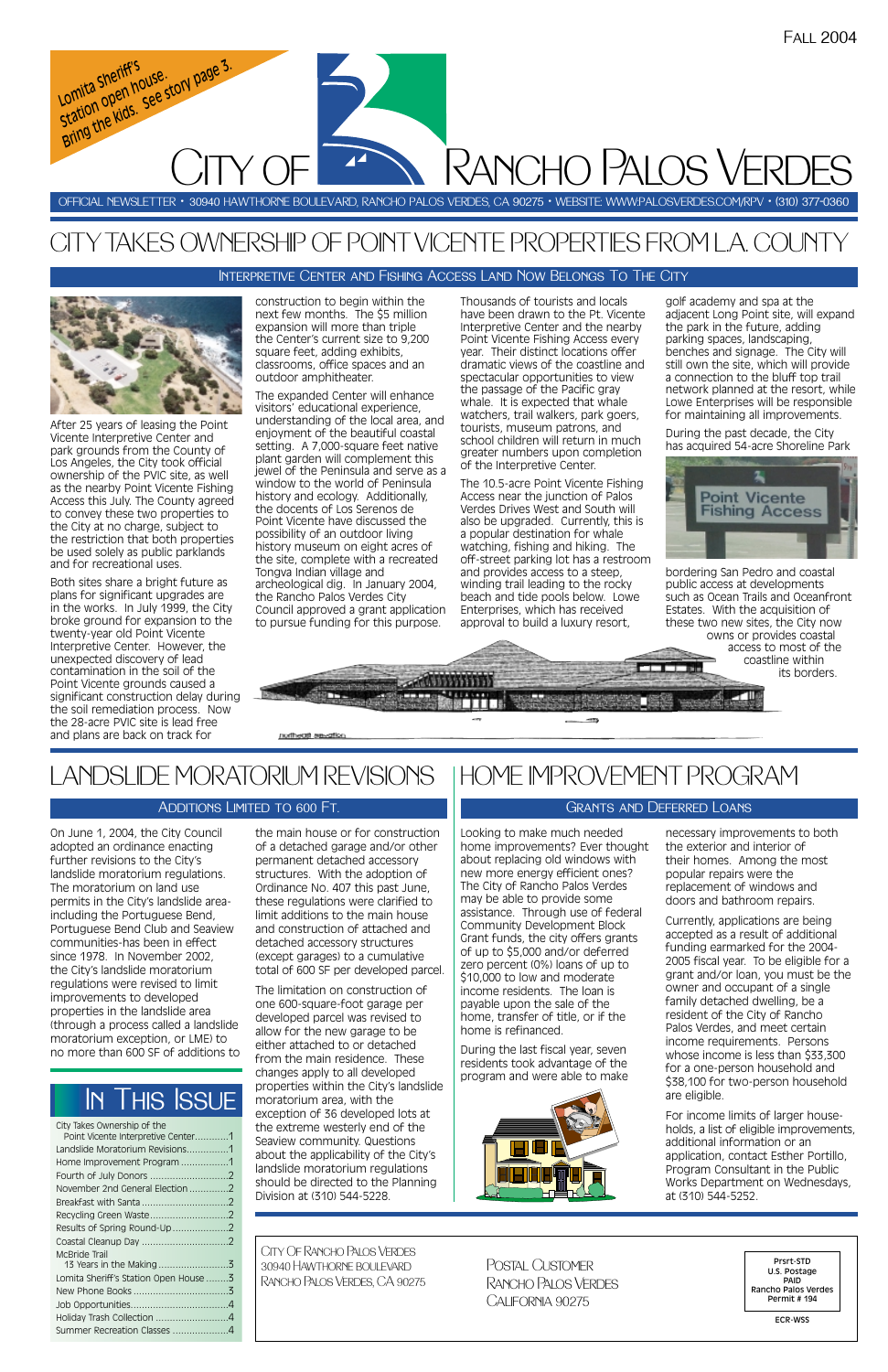Those wishing to vote in the November General Election must be a citizen of the United States and be at least 18 years of age at the time of the election or at least 15 days before the election to be eligible to vote.

For residents who may have just moved into the City, you need to re-register. You may request that a Voter Registration Form be mailed to you by calling the City Clerk's Office or by calling the Registrar of Voters' general information at

800 481-VOTE 24 hours a day. These self-executing registration forms are also available at the post office, the Palos Verdes Library, and fire stations.

On election day residents can find out their polling place by using the County of Los Angeles Registrar-Recorder/County Clerk website http://lavote.net. For voters who do not have access to the Internet, they can call the City Clerk's Office at 310 544-5208.

# NOVEMBER 2 GENERAL ELECTION

### Last Day to Register is October 18

Mark your calendars for Saturday, December 11th for some old fashioned holiday fun with Santa. Breakfast, crafts, carols, and pictures

with Santa await children of all age at Hesse Park from 9:00 A.M. until 10:30 A.M. Bring your camera!

Children and adults \$8 each. Registration forms at Hesse Park. Call the North Pole at 541-8114 for more information.

All proceeds benefit the RPV REACH program for young adults with developmental disabilities.

Sign up today! Santa's sleigh is on the way!



## HO! HO! HO!

### To Breakfast With Santa We Go!



The State of California is running out contaminated because it has been of landfill areas and all cities in the state are required to reduce by 50 percent the amount of waste they send to landfills. Through the public's participation in recycling, waste reduction and reuse programs the City has been able to meet this 50 percent reduction in diversion. It's not a one time thing, however, and we have to keep up the good work.

Green waste (grass and plant clippings, small branches and leaves) makes up 30% of the waste that this City sends to the landfill and it is estimated that only one half of that can be recycled. The other half is

mixed in with household trash. Green waste must be kept separated from other waste material so it can be processed to use as mulch or as ground cover at the landfill.

Continued participation by City residents in the green waste recycling program is crucial and it can be done quite easily-make it a habit to separate all green waste and store it in the green cans provided by the City's waste haulers. Additional containers are available free of charge from Waste Management 310 830-7100, or Universal Waste Systems/Ivy Rubbish 800 631-7016

## RECYCLING GREEN WASTE

### MAKE **IT A HABIT**

### Big Response From Residents

The summer issue of the Newsletter announced the City's annual hazardous waste and e-waste round up which is sponsored by the Sanitation Districts of Los Angeles County. Apparently the word got out because the Districts advised us that approximately 2100 households in the City and adjacent communities came to the round-up and deposited the following:

600 gallons of used motor oil 8,500 gallons of used paint 292 used car batteries 734 CRT units

18,000 pounds of miscellaneous e-waste

140 drums of miscellaneous wastes such as pesticides and pool chemicals

Approximately 80% of this material will be recycled and reused with the remaining 20% to be either incinerated or treated at a legal disposal facility.

If you cannot wait until the next round-up check the County's website http://ladpw.org/edp/hhw/ schedule.efm for a schedule of round-ups for the remainder of 2004.



## RESULTS OF SPRING ROUND-UP

Make a difference by helping to clean up your local coastal waters! California Coastal Cleanup Day **the biggest volunteer day on the planet! www.healthebay.org** 



Aim Pool Service A.J.N. Company Alan K. Rubin, CPA Bon Bon Island Borders Bouchard Communications, Inc. Bristol Farms Coldwell Banker Domino's Pizza Dove Enterprises Duperon Interiors Eastview Townhomes Homeowners Association Ellis Environmental Management, Inc. "Felines & Flowers" by Sande Frances P. Stammreich Gift Garden Giorgio's Restaurant Golden Cove Center Ice Chalet Jamba Juice Company La Cresta Homeowners Association La Salsa Inc. Marie Callender's Marmalade Cafe

Mediterrania Homeowners Association Miraleste Hills Community Association Pacific View Homeowners Association Panorama Estates Rolling Hills Nursery, Inc. Rolling Hills Riviera HOA Ruby's Diner S & H Disposal Company SA Associates Seaview Residents Association South Bay Home Team - ReMax Small Wonders Stein Mart Incorporated Stock Construction, Inc. Sun Electric Sun Shower Body Care The Golden Lotus The Original Red Onion Restaurant Tom Katata - Gardening Services T.O.P.S. CA #471 Torrentera Landscape (aka Ruben's Lawn Service) Tseng-Yao Sun Urban Medical Distributors, Inc.

*The City of Rancho Palos Verdes wishes to recognize the generous contributions provided by the following local businesses and organizations that made the 29th Annual Fourth of July Celebration possible.*



### **FOURTH OF JULY DONORS - 2004**

PLATINUM PATRONS Charles Abbott Associates, Inc. Peninsula News Waste Management

GOLD STAR SPONSORS

Coach USA

#### STAR SUPPORTERS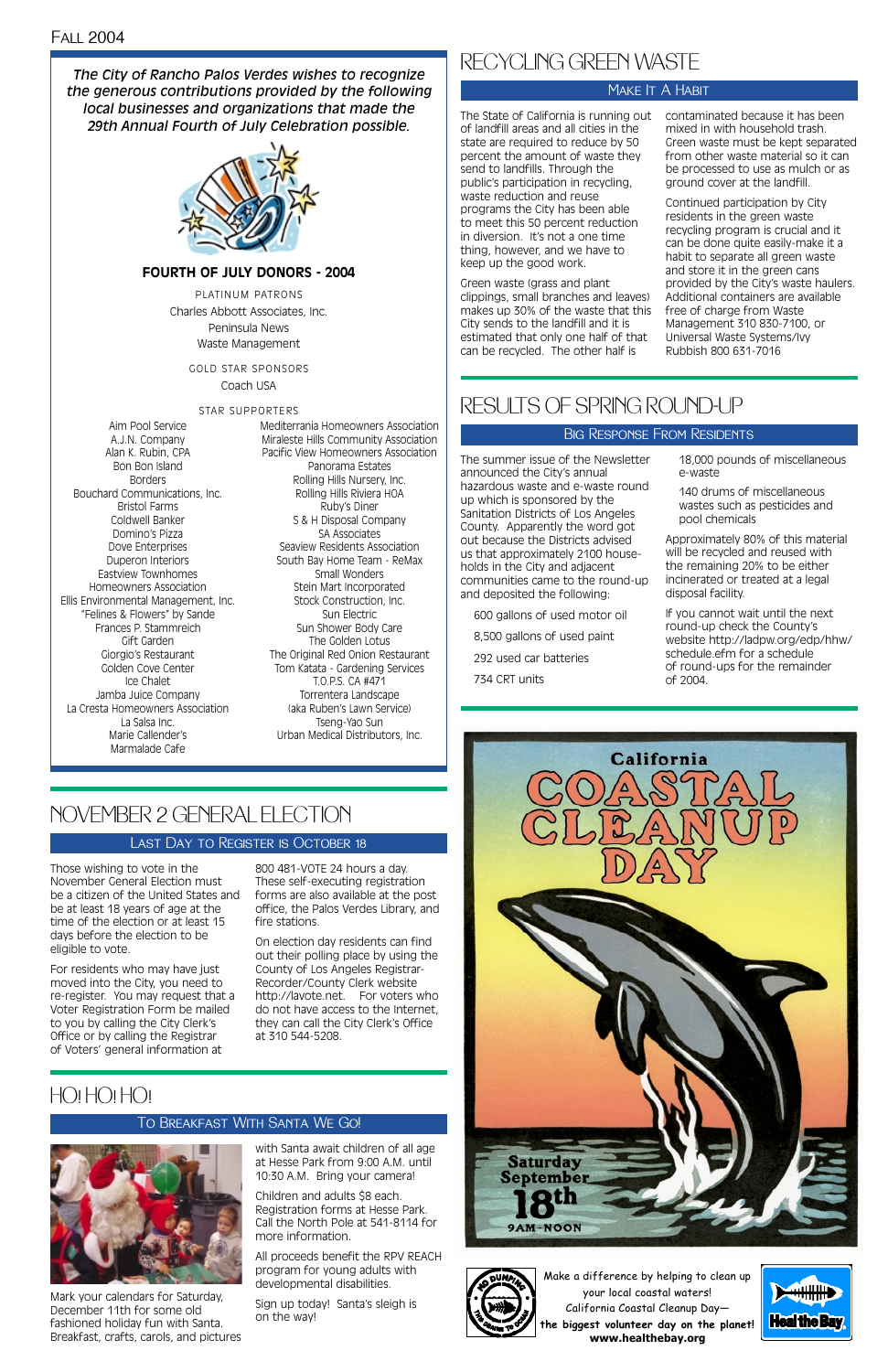*Editor's Note: One of the most scenic trails in Rancho Palos Verdes is the McBride Trail which starts at the end of Ocean Terrace Drive and traverses along the rim of a slope that looks south out over the Abalone Cove area. Considered an easy hike, this trail provides spectacular views of several points of interest along the Peninsula's coastline: Wayfarer's Chapel, Portuguese Point, Long Point, the Pacific Ocean and, on a clear day, Catalina Island. Least we forget the story of the hard work it took to establish this two mile trail, following is a reprint of an article that appeared in the Palos Verdes Peninsula News earlier this year.* 

*The City is most grateful to Chris Boyd, News Staff Writer, Palos*

### *Verdes Peninsula News for granting permission to reprint this article.*

Former Rolling Hills Estates resident Clifton Robert McBride, whose last name graces a trail in Rancho Palos Verdes, died Friday, May 28 from natural causes at his home in St. George, Utah. He was 101, just 11 days shy of his 102nd birthday.

"When I think of pop, he was always rock solid," said Palos Verdes Estates resident Dr. Sunni Turner, one of his 19 grandchildren. "He never gave up. He was tenacious ... His ancestors were pioneers who walked across the plains."

McBride was a spry 77 and only two years removed from retirement when he began work on the RPV trail at the corner of Highridge and Crest roads that bears his name. When he finished 13 years later, McBride had leveled a oncehazardous mile-long stretch of dirt and rocks. RPV officials in 1985



gave McBride an award for his work on the trail.

Grandson Michael West, an RPV resident, said McBride spent up to 40 hours a week blazing his trail with simple equipment like a bucket and shovel. "He was quite dedicated," said West, at 57 the eldest of McBride's grandchildren. "It became part of who he was."

McBride didn't stop working when he moved to St. George in 1992. He continued to mow the yard and climb fruit trees until he reached his late 90s, Turner said.

How did McBride stay so healthy? Besides avoiding alcohol, caffeine and tobacco, "His only sugar was See's candy and [grandma's] pies," Turner said. "He was the original health food nut."

Born June 8, 1902, in a log cabin in Oakley, Idaho, McBride was the fourth child in a family of eight. Only he and his twin brother, Cleo, completed high school. Both boys labored long hours on the family farm.

McBride later married his wife of more than 63 years, Vida Hollingworth of Heyburn, Idaho.

"He was a quiet person, but you could count on him to be there if you needed him," Turner said. "Even when times were tough, he provided for his family."

Among the jobs he held to support his family, McBride worked on an oil rig and at a Los Angeles-area chrome-plating plant, where he engineered 1,300 sets of pistons for the Minuteman missile and nose cones for U.S. spacecraft.



"He enjoyed work and he enjoyed keeping busy," West said. "He kept working all day long with a smile ... He never had a job that paid much, but he was an intelligent man."

During his tenure in the Merchant Marines, McBride once steered a ship through the Panama Canal. He also was in Hamburg, Germany, in September 1923 when the German mark was devalued.

West, now a grandfather himself, said the kindness his grandfather and grandmother showed him is part of McBride's legacy. "I feel responsibility to pass that goodness on," he said. "He left the heritage of a good name."

McBride is survived by five children, two stepchildren, 19 grandchildren, 58 great-grandchildren and 15 great-great grandchildren.

# MCBRIDE TRAIL: 13 YEARS IN THE MAKING



The Lomita Station of the Los Angeles County Sheriff's Department will celebrate 27 years of community service to the cities of Lomita, Rancho Palos Verdes, Rolling Hills, and Rolling Hills Estates, as well as the unincorporated areas

of Academy Hill and Westfield. This celebration will take place on Saturday, October 9th at the station located at 26123 S. Narbonne Avenue. Station Commander Captain Jay Zuanich, and all station personnel, will host this open house that will start at 10:00 A. M. and last through 3:00 P.M.

Featured at this open house will be presentations such as SWAT, arson/explosives, an emergency operations mobile command post trailer, a Transportation Bureau "prison bus," the Lomita Station's Mounted Posse, a drug sniffing K-9,



as well as patrol cars, motor bike patrol, and off-road vehicles. There will also be displays by the Palos Verdes Peninsula Community Emergency Response Team (CERT), Disaster Communications Services (D.C.S.), Traffic Services Detail, S.T.A.R. (Drug Awareness/Resistance), and the Sheriff's Crime Lab.



Representatives from the Los Angeles County Fire Department and the Los Angeles Animal Care and Control - Equine Response Team will be demonstrating their equipment.

Hot dogs and sodas will be available all day, with proceeds going to the Station's Employee Fund.

Station and jail tours will be conducted throughout the day, and photographs may be taken with a posse horse, in a Sheriff's patrol car, and with a motorcycle unit.

For more information contact Lomita Station (310) 539-1661 or Sergeant Dave Rozas at (310) 891-3227.

## LOMITA SHERIFF'S STATION OPEN HOUSE

### Bring the Family on Saturday, October 9

### Local Resident Cleared a Scenic Path



During the month of October residents will start receiving new phone books from the various

telephone companies. Don't be tempted to pitch the old book in the trash, recycle it in the blue recycling container. If you live in an apartment or condominium building, place it in the recycling bins along with the newspapers, beverage containers and junk mail.



## NEW PHONE BOOKS ON THE WAY

### Don't Toss—Recycle!



*Location: Sacred Cove.*